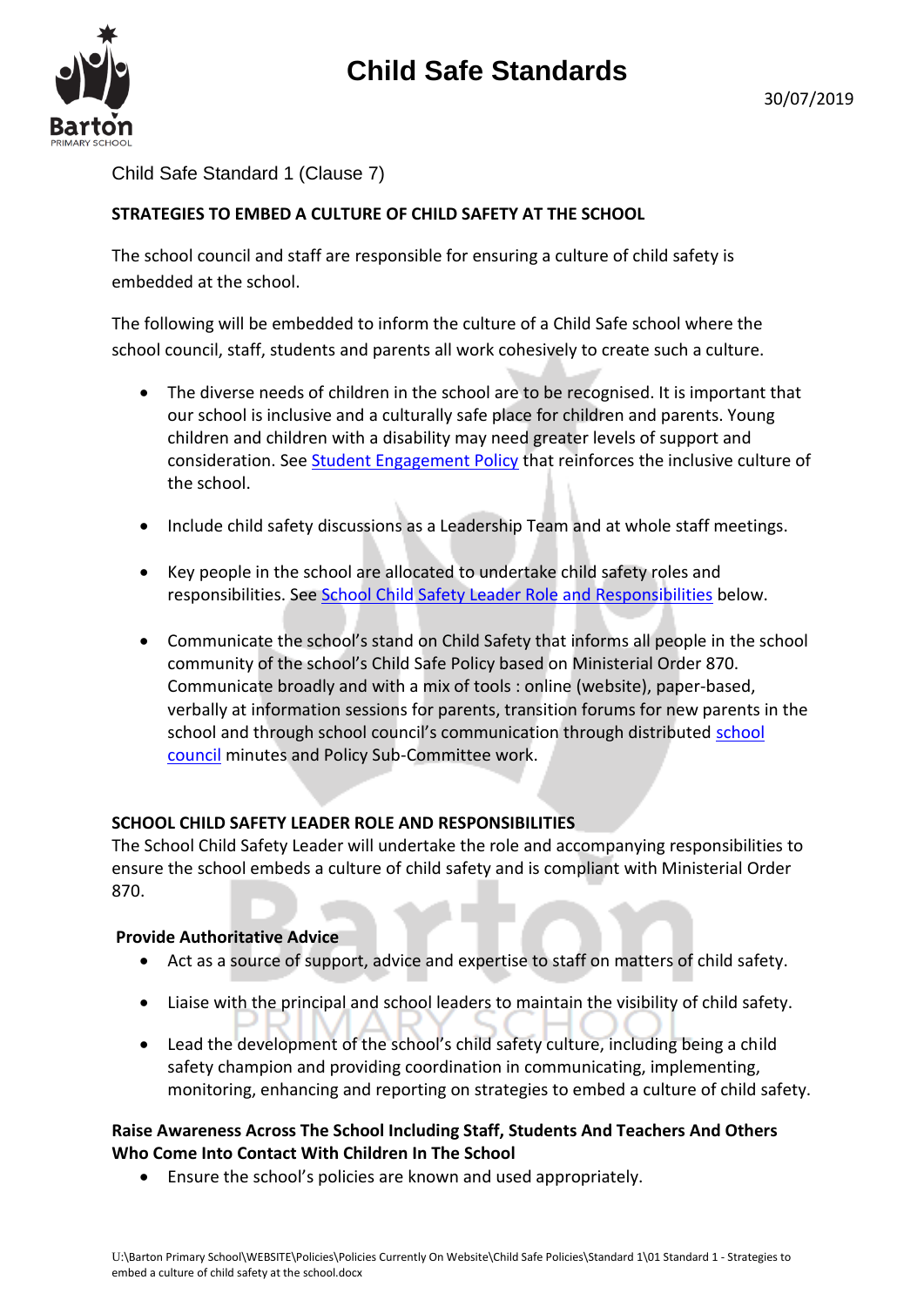# **Child Safe Standards**





- Ensure the school actions are reviewed as to the effectiveness of the strategies put into place and to revise accordingly.
- Ensure the school's child safety policy is reviewed in the context of school selfevaluation undertaken as part of the school accountability framework. This being incorporated into the Annual Implementation Plan, Strategic Plan and the 4 yearly Review process.
- Conduct regular briefing sessions for school staff members to ensure a high degree of awareness of The Standards and the school's Child Safe policy.
- Ensure the child protection policy is available publicly and parents are aware of the fact that referrals about suspected abuse or neglect may be made and the role of the school in this. The policy will be uploaded onto the school's website and will be evaluated as part of the policy cycle for all school policies unless changes in the Order dictates changes in the school's policy. The Child Safe Policy will be provided to all new families who come into the school at the time of enrolment.
- Be alert to the specific needs of children in need, those with special educational needs and young carers. The Child Safe Leader will be actively in communication with the broader leadership team regarding potentially vulnerable and at risk children. 'Child Safe' will be a standing item on both the Leadership Team's meeting agenda and the Consultative Committee's agenda to ensure regular forums do support embedding a child safe culture in the school.
- Encourage among all staff a culture of listening to children and taking account of their wishes and feelings in any measures to protect them.
- Work with teachers to include, where appropriate, supporting teaching points into curriculum programs ie cyber safety programs, School Wide Positive Behaviour program, health and well-being related programs to build a culture of pro-activity and healthy relationships.

## **The Child Safe Leader Will Be Trained and Have Capabilities To Support The School To Embed A Child Safe Culture**

Being authoritative in providing advice by:

- keeping their skills up to date with appropriate training carried out every two years
- having a working knowledge of how the Department of Health and Human Services (DHHS) and Community Service Organisations conduct a child protection case conference to be able to attend and contribute to these effectively when required to do so.

Be able to keep detailed, accurate, secure written records of concerns and referrals. Ensure each member of staff has access to and understands the school's child safety policy and procedures, especially new, part time staff and CRTs. Make sure staff are aware of training opportunities and the latest DHHS and DET policies and guidance.